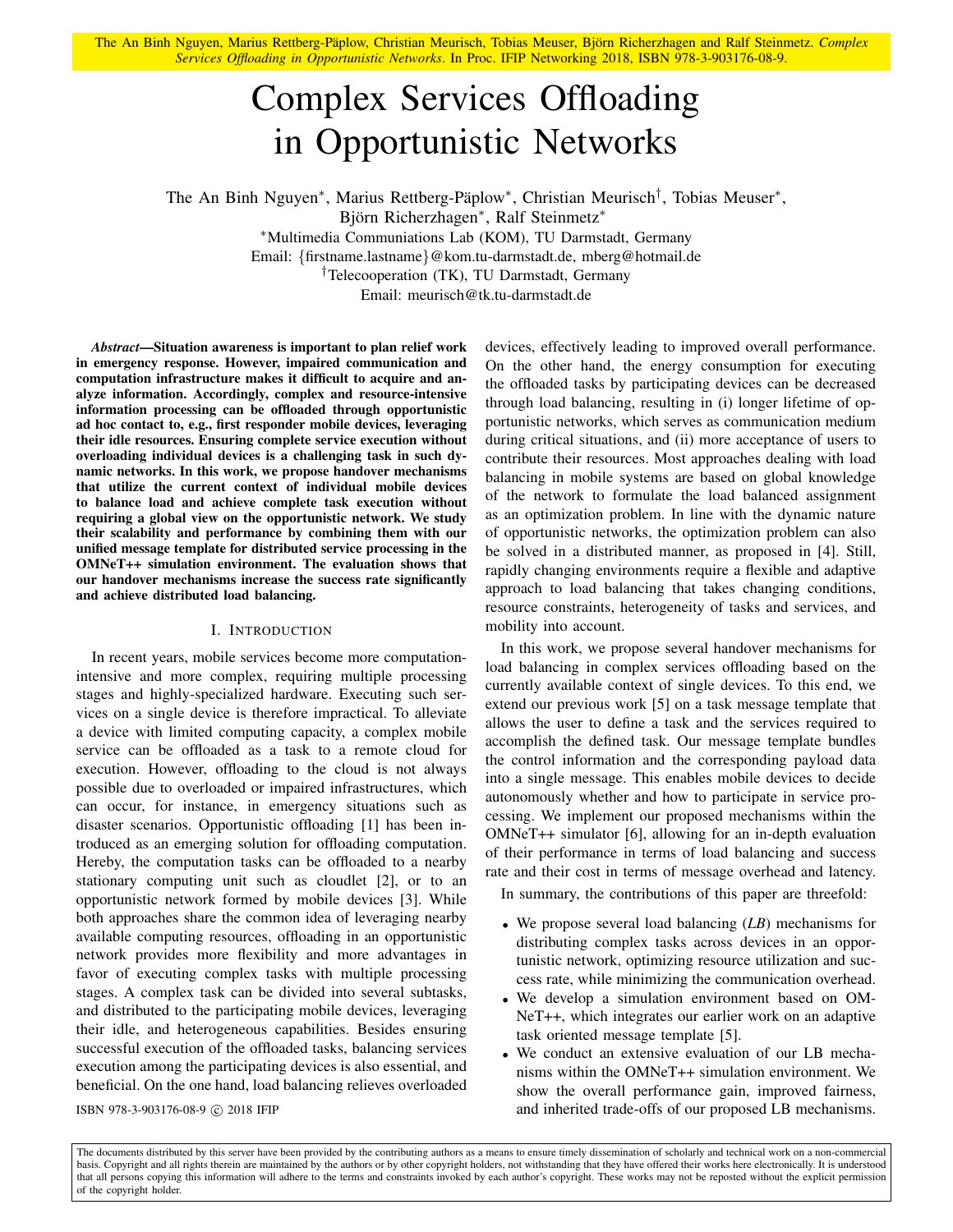The remainder of this paper is organized as follows. *First*, we discuss related work. *Second*, we give a brief introduction in our adaptive task message template (namely *ATMT*) for distributed in-network processing, and highlight an important open research challenge, namely, *distributed fair load balancing*. *Third*, we present our load balancing handover mechanisms and an in-depth evaluation relying on OMNeT++ simulations, before concluding the paper.

# II. RELATED WORK

Offloading computational workload in mobile systems, aiming to reduce network traffic have been studied in several research work. [7] propose a decentralized optimization model for the underlying operator placement problem. This approach, however, does not consider dynamic changes of the environment. Recent research on *Complex Event Processing (CEP)* in the context of vehicular networks has put more attention to adaptive mechanisms; an example is CEP operator migration [8]. Another research direction is edge computing, in which computation tasks are offloaded to nearby computing resources such as cloudet-upgraded router for processing [2]. In the aforementioned work, balancing computational workload is neglected.

Load balancing or fair resource allocation have always been an important research aspect in mobile networks. To analyze fair resource allocation, Fossati et al. [9] propose to extend the Jain's fairness index with a satisfaction factor of users. The problem of resource allocation is modeled through game theory, using their proposed metric. Tham et al. [4] target mobile edge networks and formulate a constrained optimization problem to achieve load balancing. The problem, however, has to be solved by a central entity. Fernando et al. [10] incorporate work stealing concepts in mobile crowd computing, allowing a worker device to take over workload from other devices. The authors focus on the practical implementation using mobile devices and, thus, do not consider work stealing in a large scale setup. Centralized coordination is impractical in an opportunistic network. Consequently, Benchi et al. [11] study the consensus problem in opportunistic networks, which allows each node to make a consent decision upon receiving enough votes from others. Comparable to our work is load balancing for services composition in opportunistic networks. Viswanathan et al. [12] use a time deadline for services composition to formulate an optimization problem, which can be solved by service providers in a distributed manner. The complexity of such optimization formulation is high, thus cannot cope well with the rapid changes of an opportunistic network. In [13], Sadid et al. introduce a hop by hop composition model designed for opportunistic networks, considering load and mobility of the devices. The authors propose to let each service provider decide on the next composition to cope with dynamic changes. Our work differentiates from [13] in that we explicitly incorporate uncertainty factors in our local optimization mechanisms to increase their robustness. Furthermore, we provide a thorough evaluation focusing on the quality of load balancing.

# III. SCENARIO: IN-NETWORK DATA ANALYSIS IN EMERGENCY SITUATIONS

## *A. Scenario Description*

To plan relief operations in emergency response situations efficiently, the relief workers need to have situational information. The required raw sensing data can be obtained through built-in sensors on the mobile devices as shown in [14]. Thereafter, these data have to be processed and analyzed to extract valuable information. A concrete example can be found in [15]. In this work, image processing techniques are applied to extract faces of victims through pictures shot by smart phones. To capture the situational overview, a large amount of data might be required. Processing all these data in a single device of the relief worker is inefficient. Two options are possible: (i) offloading the data analysis to cloud servers, (ii) offloading the data analysis to several surrogate devices for distributed processing. The first option is not always possible in case of impaired communication infrastructure, which often occurs in disaster situations. The second option provides a more flexible solution to analyze data, leveraging idle resources available in opportunistic network.



Fig. 1: Abstract system model of disseminating ATMT task messages in opportunistic networks for processing.

To facilitate distributed processing through mobile devices in the elaborated scenario, the *adaptive task-oriented message template* (ATMT) is proposed in [5]. The objective of this message template is to allow users to define an analysis goal and the operations/services required to accomplish this goal. Using the task message template, the data analysis is handed over from one device to the next device, wheres each device can perform one or several operations. Hence, the task is divided and processed in a distributed manner. The workflow of processing an ATMT message is illustrated in Figure 1. In this illustration, a device (called *delegator*) with required domain knowledge of how to process the data analyis, defines *n* operations  $(op_1..op_n)$  and disseminate the message into the opportunistic ad hoc networks. Each device participating in the processing (called *operator*) executes the operations provided by this device and hands over the processed message upon opportunistic contact with other devices for further executions.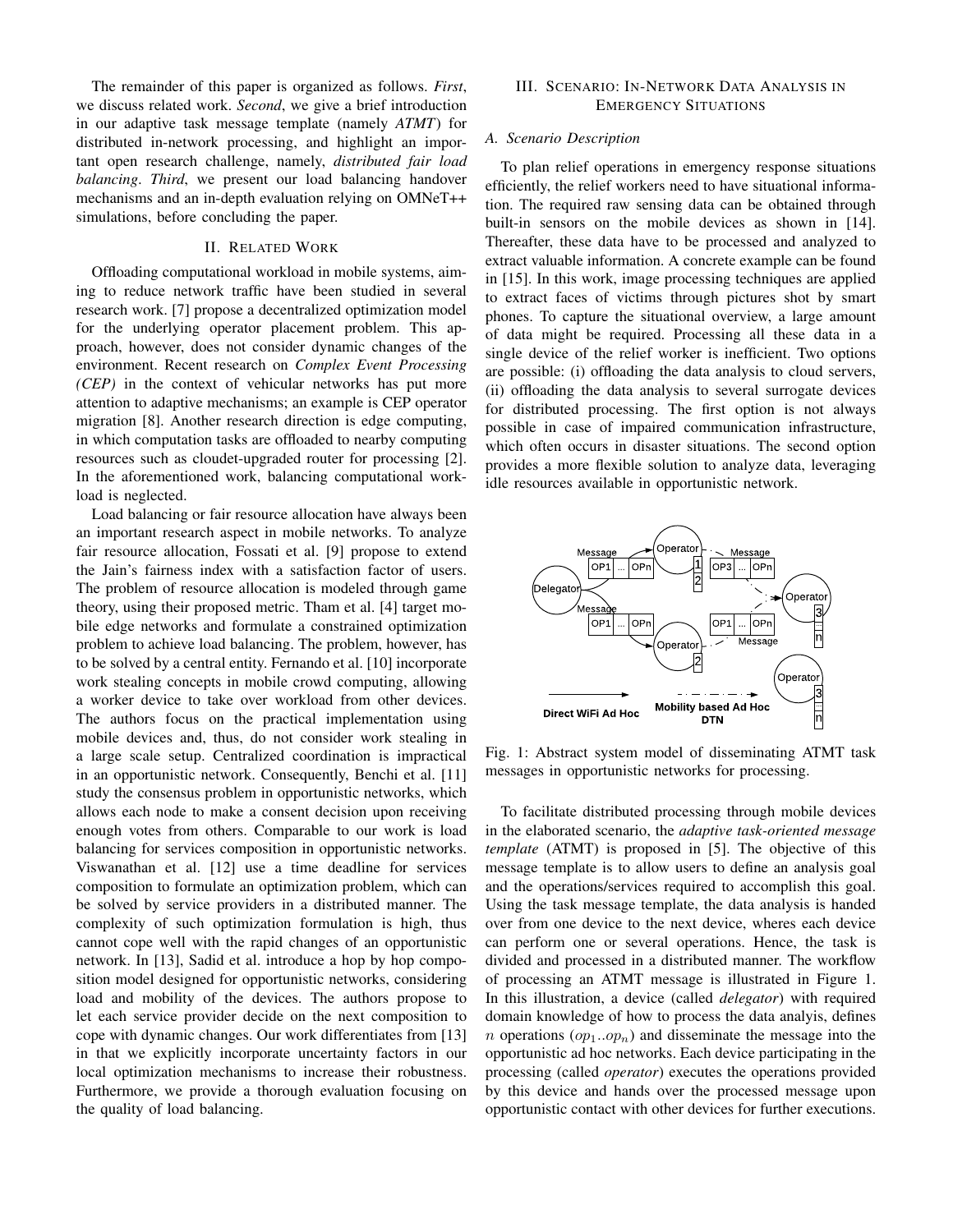# *B. Adaptive Task Message Template*

The construction of the ATMT task message template designed in our previous work [5] is illustrated in Figure 2. To facilitate distributed processing in opportunistic networks, one of the objectives of ATMT is to allow the participating devices to cooperate without having to rely on any centralized coordination. Due to this reason, an ATMT message contains both meta-information required for processing and the belonging payload data. The meta-information is stored in the ATMT header, consisting of two parts, i.e., *message header* and *analysis header*. The first part is the fix-sized *message header*, which contains an UUID for identification, a checksum on the status of the processing and the length of the header. By comparing the checksum in the *message header*, a device can check on the current status of the processing and decides to merge, drop or to handover a task, without parsing the whole message content. The *analysis header* composes of an *operations graph* and a *data dictionary*. The *operations graph* is based on an acyclic directed graph, that is used to model the processing goal, the required operations/services, and the processing order. The *data dictionary* in the header maps the operations in the *operations graph* to the respective data pieces in the *ATMT payload*. When an operation is completed by a device, this device can replace the old payload data with the processed result. All in all, the construction of an ATMT message allows each device to make autonomous decision.

| ATMT Header                        |                           |            | <b>ATMT Payload</b>    |
|------------------------------------|---------------------------|------------|------------------------|
|                                    | Analysis Header           |            |                        |
| Message Header<br>(UUID, Checksum, | <b>Operations Graph</b>   | Data       | Data#1  Data#2  Data#3 |
| Lenath)                            | $\sim$ (OP3<br>OP4<br>ſОP | Dictionary |                        |

Fig. 2: Construction of ATMT task message template as designed in [5].

A system utilizing ATMT message to perform in-network data analysis as the aforementioned scenario depends on the heterogeneous capabilities of the devices, which can be translated into different roles. Four roles are conceived, i.e., *sensors* for obtaining raw data, *delegators* with the domain knowledge for constructing the *operations graph* which can be understood as a way to coordinate the devices in a distributed manner, *operator* for performing operations/services, and *forwarder* to handover the ATMT messages. As briefly described in the previous section, Figure 1 shows a sample workflow using ATMT concept. *Sensor* devices are omitted in the illustration. A *delegator* device receiving data from the sensors constructs an ATMT message, and hands over this message to its directly connected operators via WiFi ad hoc communication. Each operator processes the ATMT message and executes the operations/services required in the *operations graph* according to its available resource and services. The resulting ATMT messages can be forwarded through *store, carry and forward* concept of opportunistic mobile networks to another operator at later time for further processing. In doing

so, the chances for successful execution of a complex analysis task can be increased.

# IV. CHALLENGES AND ASSUMPTIONS

Based on the description of the ATMT construction and the in-network data analysis workflow, we can identify several challenges. (i) A centralized coordination with the complete view over the services available in all mobile devices does not exist. Consequently, each device only has a partial view of the network. (ii) The devices considered in this work are highly dynamic and mobile. This requires adaptive mechanisms. (iii) Due to the challenges elaborated in (i) and (ii), the handover of ATMT messages in an uncoordinated way might lead to massive communication overhead and processing redundancies, i.e., workload waste. Optimizing both successful execution of complex ATMT tasks and load balancing under the aforementioned challenges is thus our main target.

With respect to the challenges and the elaborated application scenario, the following assumptions are made:

- Decentralized opportunistic ad hoc network: we focus on complex services offloading and distributed processing in an opportunistic ad hoc network. Thus, we assume that the devices are mobile and they are able to communicate if they are in WiFi range of each other.
- Heterogeneous resource and services: we assume that the participating devices possess different capabilities, i.e., each device has different resource capacity left, can provide different services, perform different operations.
- Cooperative behaviour: we assume that no participating device has malicious intention. To establish a trustworthy distributed processing environment in a mobile system, trust measurement concept such as in [16] can be utilized.
- Location-aware: we assume that each device is able to determine its own location.

# V. HANDOVER MECHANISMS

We design our handover mechanisms with special focus on load balancing. Our target is to improve the distribution of workload among participating devices in an opportunistic network, taking into account the challenges and assumptions as previously discussed. According to Alakeel [17], we have to consider three main aspects when designing load balancing mechanisms for distributed systems, i.e., *transfer strategy, location strategy, information strategy*. *Transfer strategy* is the decision whether to offload/handover the task, *location strategy* indicates which destinations should the tasks be offloaded to, and *information strategy* refers to the context information which can be used to devise *transfer strategy* and *location strategy*. Accordingly, the *information strategy* is the most important component of handover mechanisms. W.r.t. our scenario, the *information strategy* is limited, since a global view of all devices in an opportunistic network is not possible. Therefore, a device in an opportunistic network can only use either (i) its own context information or (ii) a partial view of the network through information shared by other devices via opportunistic contact. Based on this observation,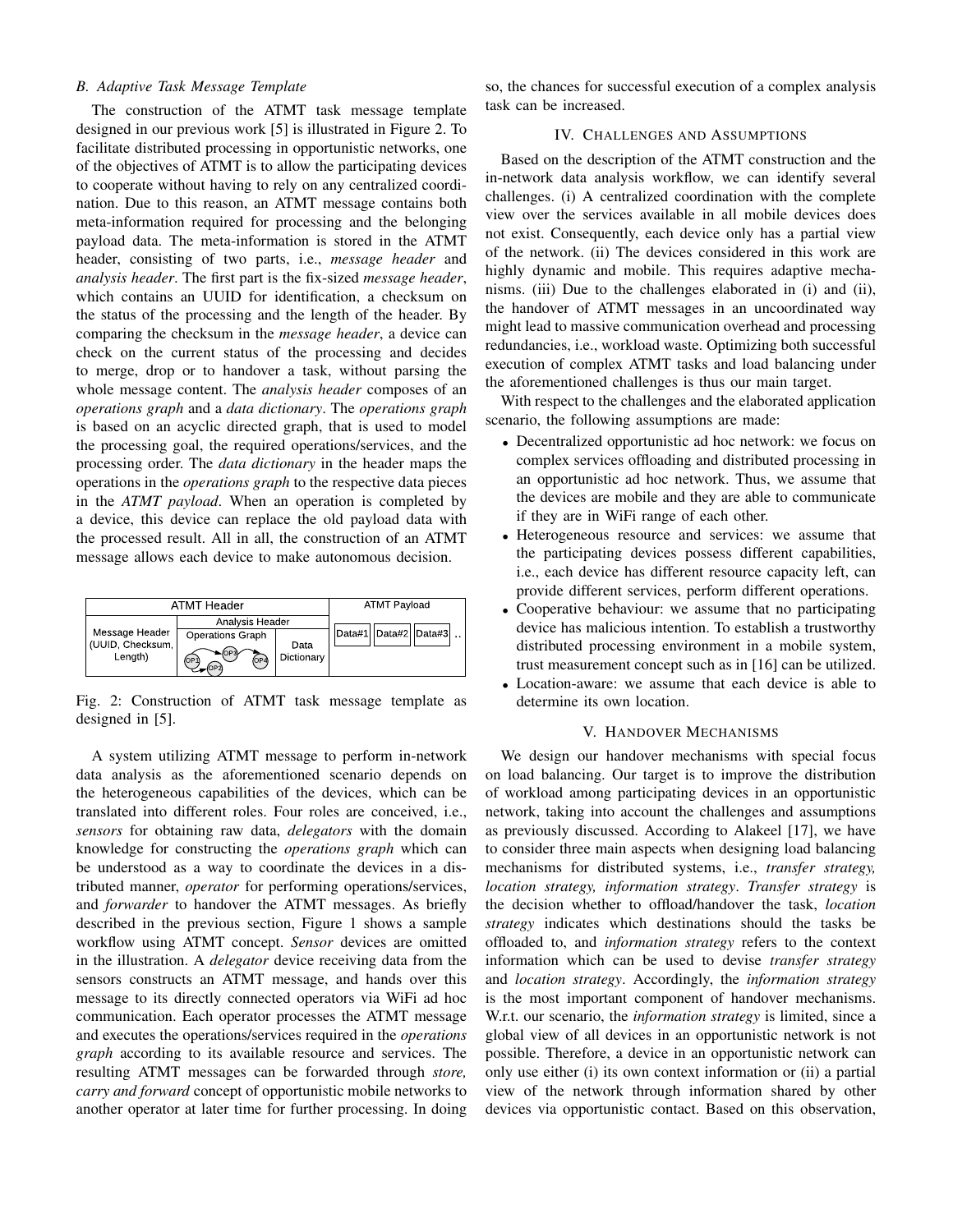we devise three categories for handover mechanisms, i.e., *naive*, *work stealing*, and *local optimization*. A device using *naive* mechanism only requires its own resources utilization as context to make handover decision; while a device using *work stealing* and *local optimization* requires shared context from other devices. The details of each devised mechanisms will be elaborated in the following.

#### *A. Naive*

*Naive* mechanism does not require any sophisticated shared context; the decision is made by single device's context with respect to the resource utilization on this device. To this end, each participating device in our system maintains a queue of ATMT tasks. The size of ATMT tasks queue indicates the total resource, which a device can contribute. Two options are possible for naive handover. (i) Since an ATMT message represents a complex task that requires the execution of several services in a predefined order, the successful completion of a task is not guaranteed in opportunistic network. Consequently, to increase the success rate, a naive node simply contributes all of its resource available in ATMT tasks queue and passes the processed ATMT tasks to all neighbours. This behavior resembles the well-known *epidemic* routing [18]. Hence, the common observed characteristics of *epidemic* routing can also be applied for our naive mechanism; i.e., the success rate is improved by scarifying communication and computation overhead. Due to this reason, a naive mechanism utilizing full resources of participating devices, serves well as the baseline for benchmarking purpose. (ii) It can also be observed that, in dense opportunistic networks, a high number of devices providing similar services can exist. On the one hand, the resource on these devices will be used redundantly, following a greedy naive behavior. On the other hand, the success rate when reducing the size of ATMT tasks queue and rejecting ATMT tasks upon reaching a limit, can be compensated by the high number of participating devices with similar capabilities. In such cases, reducing the size of the ATMT tasks queue and rejecting tasks can decrease the number of redundantly executed operations, while preserving the high success rate and leading to improved load balancing. This intuition will be analyzed later in the evaluation (cf. Section VI). In summary, a naive device in our system will either fully utilize all its available resource, i.e., epidemic flooding of ATMT tasks in the whole network, or a device can intentionally reduce its tasks queue and drop upcoming received tasks.

## *B. Work Stealing*

The term *work stealing* is coined in the context of parallel computing [19]; it refers to the act of an underutilized processor *stealing* threads from over-utilized processor, aiming to relieve over-utilized processors from high workload, thus a better load balancing among processors can be achieved. Fernando et al. [10] incorporates the concept of *work stealing* in the context of *mobile crowd computing*. Our devised *work stealing* strategy extends this idea for a more decentralized

dynamic system, i.e., mobile devices in opportunistic network with the ability to act autonomously.

In our system, each operator device is qualified as a work stealer, i.e., if an operator device deems itself to be underutilized, this device can ask to take over ATMT tasks from the nearby devices. Underutilization is determined based on the current number of ATMT tasks in the tasks queue. If this number is less than a work stealing limit, then an operator device will ask the surrounding operators to handover ATMT tasks. An operator device triggers the work stealing process by sending a work stealing message, indicating the number of ATMT tasks  $(n_{ws})$  that this work stealing operator is willing to accept and the list of its providing operations. In order not to exhaust the maximum resource of the work stealing operator,  $n_{ws}$  should not exceed the maximum size of the ATMT tasks queue on the device. Furthermore, to avoid egoistic behavior of the participating operators, when receiving the work stealing message with the indicated capacity  $n_{ws}$ , a device is allowed to handover maximum up to  $n_{ws}$  tasks, however a minimum number of task  $n_{keep}$  should always be kept back in the tasks queue. To decide how many tasks should be handed over to the work stealing operator, three options are conceived: (i) Devices receiving work stealing message try to exploit the maximum capacity indicating by the work stealing operator without any coordination from the work stealing device. (ii) The work stealing device assumes the local coordination and divides the number of allowed ATMT tasks equally for its neighbors. (iii) The work stealing device accepts tasks from its neighbors following *first come first serve* principle. As soon as the maximum threshold is reached, the work stealing device will notify the neighboring devices to stop handing over tasks.



Fig. 3: Illustration of local optimization concept, choosing to the best next handover destination benefiting load balancing.

## *C. Local Optimization*

*Local optimization* is inspired by the observation of Eager et al. [20], that a simple load adaptation locally in a distributed environment can lead to the overall improved performance of the whole system. Additionally, in the context of services composition in opportunistic network, Sadid et al. [13] show that the overall performance of opportunistic hop by hop composition is comparable to the performance of composition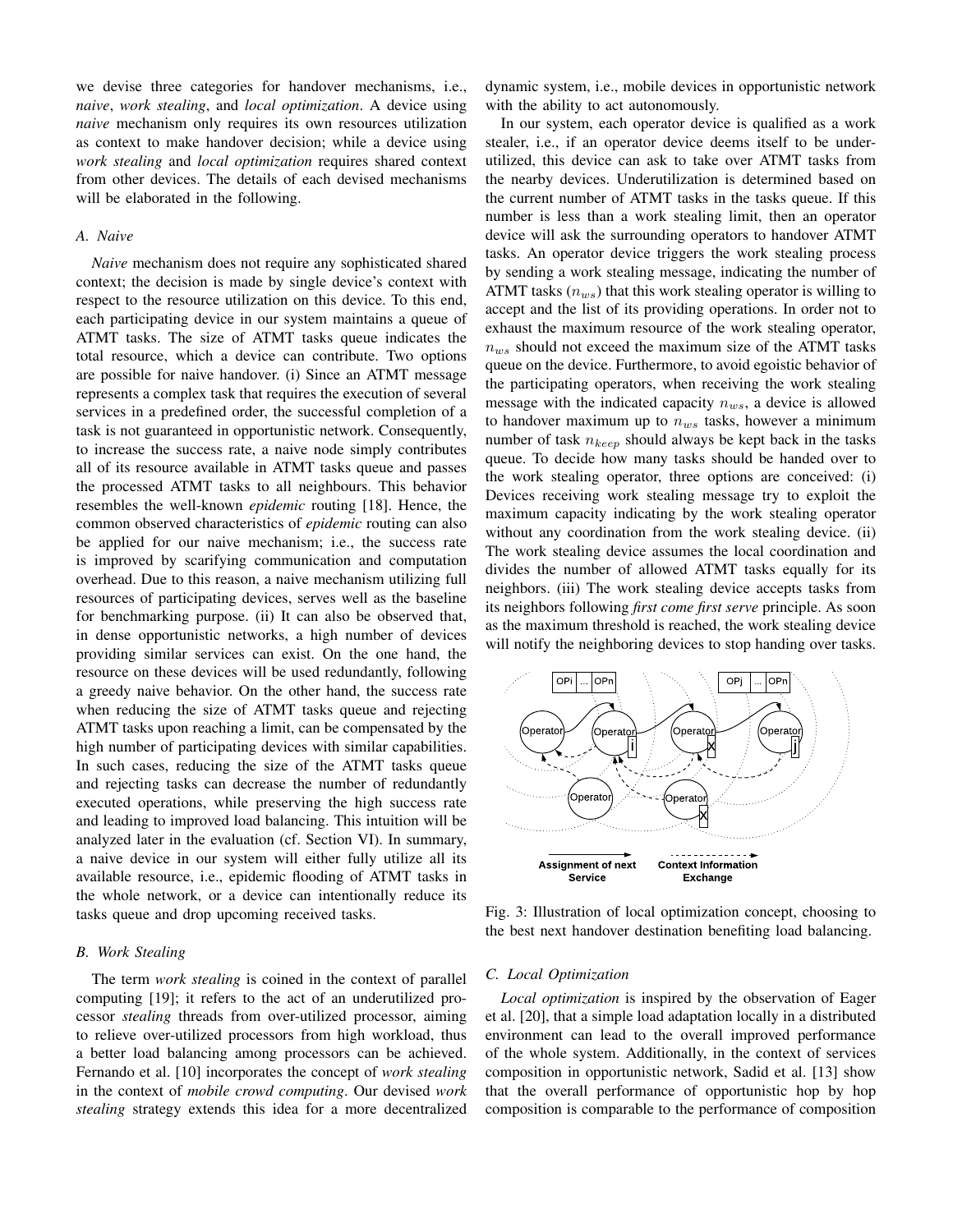orchestrated by a centralized entity. Following this line of thought, we devise strategies for tasks handover decision at an operator device in our system, requiring only local knowledge obtained through shared context of the neighboring devices. Our target is to optimize the load sharing among several devices locally by handing over the tasks to the next best destination within a close proximity. The local optimization is done by single devices autonomously, but still in a collaborative manner through shared context. The overall workflow of *local optimization* strategy is illustrated in Figure 3.

In opportunistic networks, the context of devices can be shared either in a reactive or proactive manner. Reactive context sharing is triggered only if a device receives an explicit query asking for its context. However, in a highly dynamic environment, a long time might elapse since the query is sent, until the information comes back to the query initiator. Due to this reason, proactive context sharing seems to be more favorable in opportunistic network. The context information is thus exchanged at any opportunistic contact of two devices in our system. Two devices exchange the summary of the context information about themselves and about the other devices that these two have seen in the past. Through this way, every devices have a snapshot of the shared context information. The context information required for local optimization of load balancing are generated by each device as a list of available operations  $(op_i. op_j)$ , the currently-used capacity  $(n_u)$ , the current position ((long, lat)), moving direction ( $\vec{v}$ ) and a time stamp  $(t_{info})$  when generating context information. When an operator device triggers the local optimization, it checks the current shared context and filters the nodes within a proximity of distance  $d_{max}$ , that possess the required operations, as potential destinations for task handover. The potential destinations can be further filtered, omitting devices that have distance around  $d_{max}$  and currently move farther away from the initiating device. To choose destinations benefiting the load balancing, we use a cost function covering three aspects for local optimized assignments, which are the currentlyused capacity in the tasks queue  $(n_u)$ , the distance and the uncertainty of the shared context information about operator O, i.e.,  $(\mu(N<sub>O</sub>))$ . The cost function is defined as follows:

$$
c(N_A, N_O, \#_{OP}) = (w_l * c_l * \#_{OP} + w_d * c_d) * \mu(N_O) \tag{1}
$$

in which:

$$
\mu(N_O) = 1 + \frac{t_{current} - t_{info}}{t_{keepAlive}}
$$

$$
c_l(N_O) = \frac{n_{max} - n_u}{n_{max}}
$$
(2)
$$
c_d(N_A, N_O) = \frac{d(N_A, N_O)}{d_{max}}
$$

In Equation 1,  $N_A$  is the node that wants to trigger the handover, to assign some of its tasks to other operator;  $N_O$ is a potential destination operator, to which the tasks can be assigned.  $\#_{OP}$  is the number of operations that will be handed over.  $w_l$  and  $w_d$  are weighting factors for cost values of load  $(c_l)$  and distance  $(c_d)$ , respectively. In Equation 2, the uncertainty factor  $\mu(N_O)$  is captured using the time elapsed since the context information of operator  $O$  are generated until recently. The main cause of the uncertainty is the high dynamic of the network, caused by mobility or by disappearance upon exhaustive utilization of the devices. Consequently, outdated context information, which results in a higher uncertainty factor  $\mu(N_O)$ , can lead to a negative handover decision, increasing the total cost. The cost for load component in the equation is considered based on the number of currently utilized tasks in the tasks queue and the maximum size of the task queue  $(n_{max})$ . The distance component is determined by the ratio between the current distance  $d(N_A, N_O)$  from the assigner to the operator and the search radius  $(d_{max})$ , as in Equation 2. This is based on the intuition, that the communication overhead for a nearer node is less than that for the farther node; since more hops might be required to reach an operator at larger distance.

In order to improve load balancing, each device can trigger the local optimization to find the best destination with minimum handover cost for the upcoming operations of an ATMT task. We propose two modes to trigger local optimization to find the best next handover destination, i.e., (i) proactive mode: every time the shared context information are updated, indicating possible better destination for the next handover or (ii) reactive mode: only when a device receives more tasks than the current size of its task queue, indicating over-utilization. Regardless of trigger modes, to ensure effective dissemination of shared context information, every time a device detects a new neighbor, this device exchanges its summarized context information with the new neighbor.

### VI. EVALUATION

We implement and evaluate the task handover mechanisms as detailed in Section V, using a customized OMNeT++ module compatible with our designed ATMT message [5]. In this section, we first elaborate on the evaluation methodology, the simulation setup, and the evaluation metrics. Next, we study each handover mechanisms independently w.r.t. the evaluation metrics to identify the best performing option within each category. Last, we compare the proposed handover mechanisms against each other and point out the trade-off between the performance and load-balancing metric.

## *A. Scenario Modelling, Setup and Evaluation Metrics*

Since the main target of our evaluation is the analysis of computation balancing, we model a simulation scenario to enable the dissemination of ATMT tasks into an opportunistic network. This network consists of several mobile nodes that move around a  $500 \times 500m^2$  simulation area. Two nodes can communicate within  $75m$  WiFi range. We abstract from a WiFi ad hoc model to enhance the scalability of the simulation and assume that the congestion will be handled by Link Layer mechanisms [21]. We set up five static nodes, one main delegator and four helper delegators which are connected to the main delegator. The main delegator generates ATMT-tasks and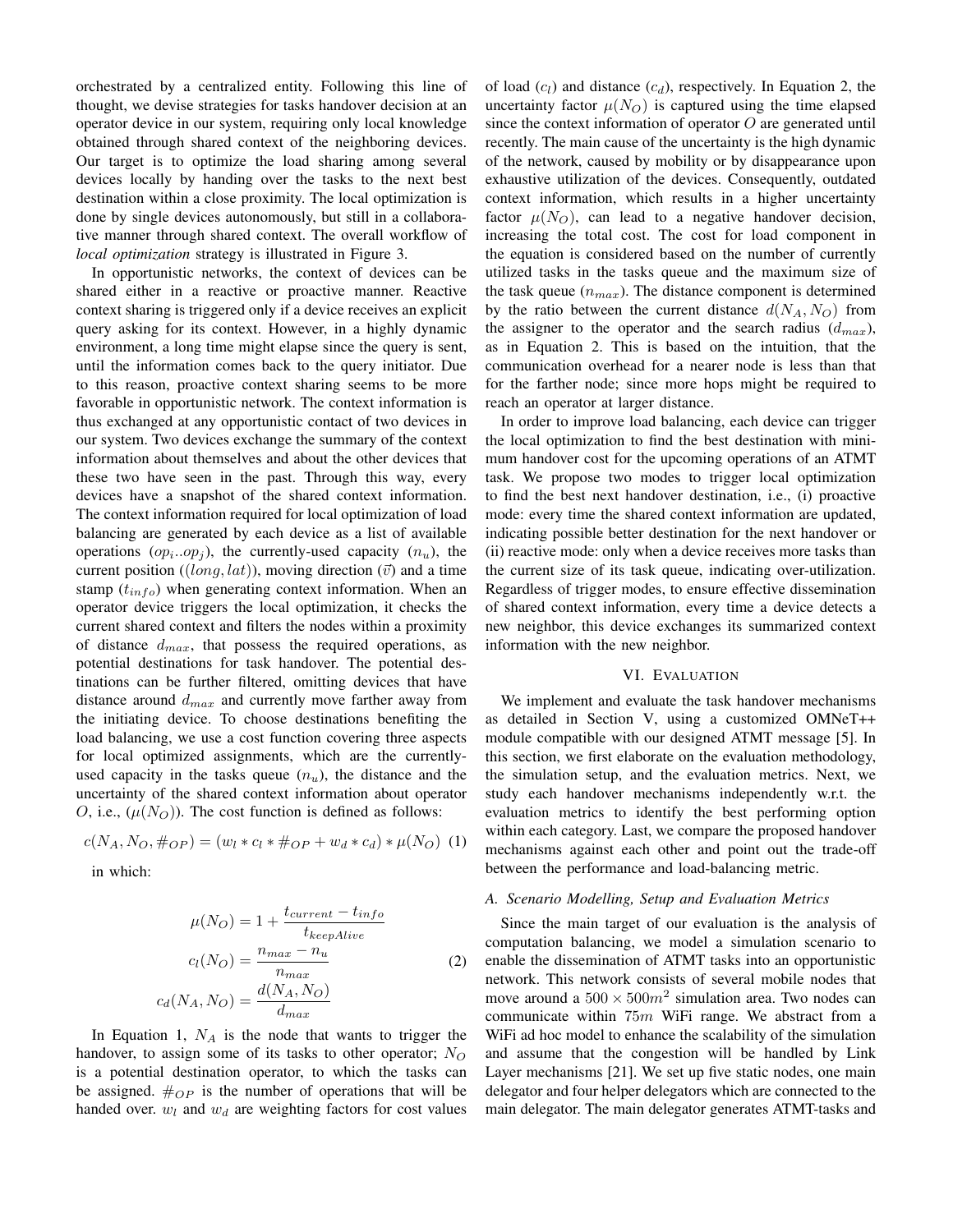

Fig. 4: Contacts among nodes for varied number of devices.



Fig. 5: Average contact duration and number of neighboring devices according to the used Levy Walk mobility model.

injects these tasks to the network through the helper delegators. The reason for this particular setup is to allow the initial ATMT tasks to reach more operator nodes even under sparse network as in case of 20 devices (cf. Fig. 4a), aiming solely at generating a similar start configuration in both dense and sparse setups. The performance of the handover mechanisms, which rely on the behavior of the participating nodes during the simulation run, is not affected by this setup. We create two types of task; a simple task which contains between two or three operations, and a complex task which always contains five operations. The delegator nodes are marked in red as shown in Fig. 4. To control the movement of the simulated mobile nodes, we use the Levy Walk mobility model. This decision is based on the fact, that the Levy Walk mobility model is reported in [22] to resemble the human mobility patterns. We generate mobility traces accordingly using BonnMotion [23]. The direct contacts among mobile nodes from the generated traces are illustrated in Fig. 4. Fig. 5 shows the observed characteristics of the generated traces, which suggest a longer, more stable contact duration and an increasing number of direct neighbors with more devices in the network. As such, 20 nodes represent a sparse opportunistic network, while 80 nodes represent a dense opportunistic network. The most important simulation parameters are summarized in Table I.

TABLE I: Simulation Setup

| Simulated Area Size     | $500 \times 500 \, m^2$ |  |  |
|-------------------------|-------------------------|--|--|
| Simulation Time         | one hour                |  |  |
| Number of Nodes         | 20, 40, 60, 80          |  |  |
| WiFi Transmission Range | $75 \; m$               |  |  |
| Mobility Model          | LevyWalkMobilityModel   |  |  |
| #ATMT-Tasks             | 100, 1000               |  |  |
| Naïve Greedy            | full, limited           |  |  |
| Work Stealing           | full, FCFS, equalized   |  |  |
| Local Optimization      | proactive, reactive     |  |  |

We repeated each simulation ten times and plotted all obtained results with 90% confidence intervals. The following evaluation metrics were used to analyze the results:

- (a) *Success rate* denotes the ratio between the number of successfully completed ATMT tasks that can be delivered back to the main delegator and the total number of tasks.
- (b) *Communication overhead* is defined as the total number of ATMT messages that are generated and duplicated by the handover strategies.
- (c) *Completion time* is the time elapsed since the main delegator injects tasks into the network, until all processed results come back to the main delegator.
- (d) *Jain index* is proposed by Jain et al. in [24] as follows:  $JI(x_1, x_2, ..., x_n) = \frac{\left(\sum_{i=1}^n x_i\right)^2}{n \times \sum_{i=1}^n x_i^2}$  $\frac{(\sum_{i=1}^{i} x_i)}{n * \sum_{i=1}^{n} x_i^2}$ , wheres  $x_i$  denotes the resource consumed (in our scenario the number of operations executed) by node  $i$ . Jain index with value closer to 1 indicates higher fairness among the resources consumed by all nodes. Thus, Jain index is able to quantify the quality of load balancing mechanisms.
- (e) *Redundancy factor* is defined as the ratio between the number of redundantly executed operations and the original number of operations in the network.

#### *B. Handover Mechanisms Analysis*

*Naive*: The evaluation for naive mechanisms has two objectives: (i) assessment of ATMT tasks dissemination in scarce and dense opportunistic networks and (ii) identification of suitable tasks queue's size which benefits load balancing quality as a baseline for further analysis.

In our simulation, each node possesses a number of predefined services which this node can execute. For evaluation of naive mechanisms, we set up three different classes characterizing the availability of the services on all nodes, i.e., *high, medium, low*. The distribution of the services availability on the nodes in each class follows a normal distribution. The *high* class assigns 50% of the nodes with all 5 available services required for the operations defined in the ATMT task; the *medium* class assign 50% of the nodes with between 2 and 3 available services; and the *low* class assign 50% of the nodes with no services, the majority of the rest are assigned only 1 single service. Fig. 6a and 6b show the dependency of success rate on the availability of the services. Low services availability decreases the success rate, which is visible in case complex tasks are executed in sparse network with only 20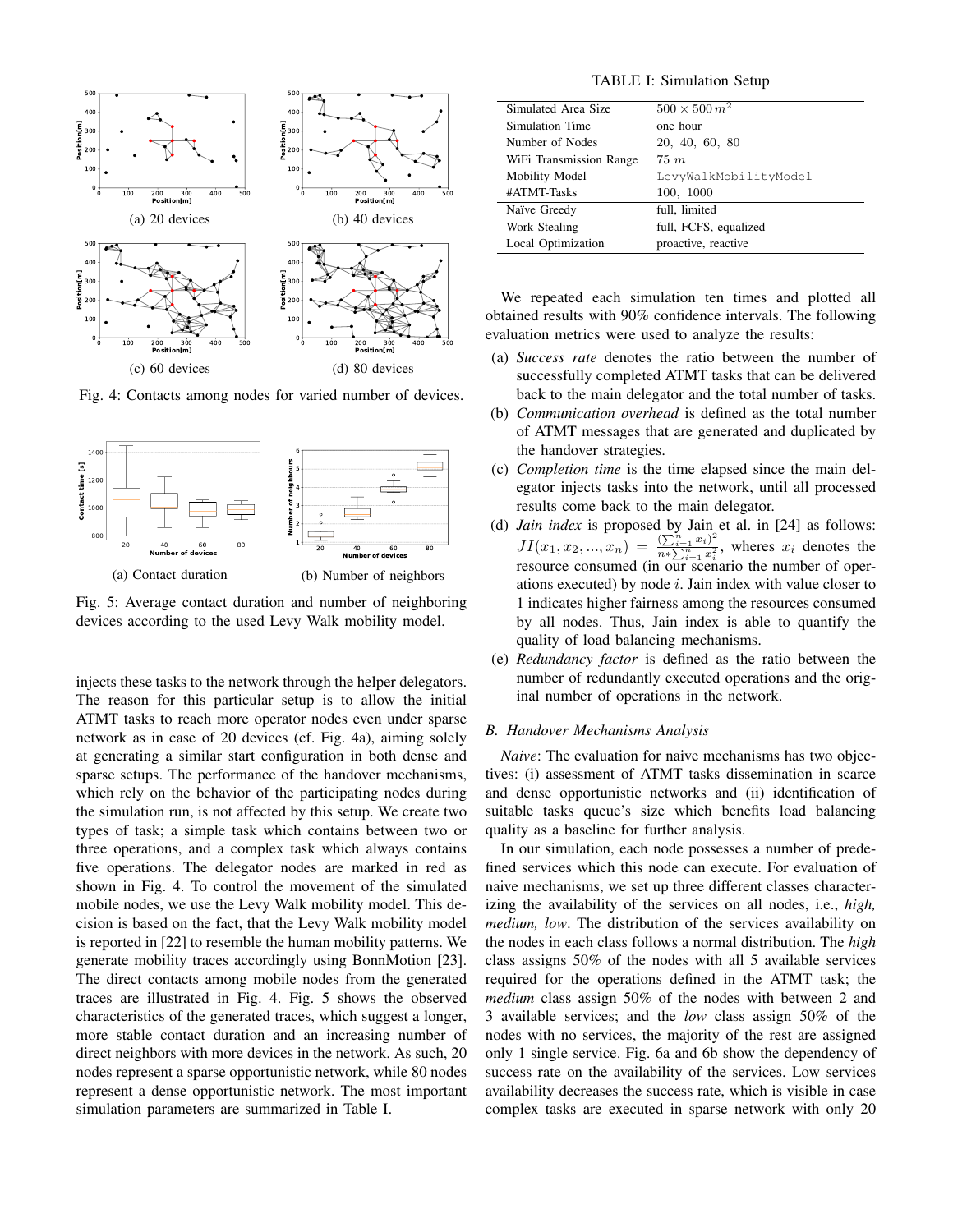

Fig. 6: Analysis of naive handover.

nodes. The success rate in this case only reaches around 20% (cf. Fig. 6a). However, the success rate despite low services availability can be compensated through higher number of devices as we anticipated. Fig 6b shows, that the success rate for complex tasks with low services availability can be improved from 20% (with 20 nodes) to 80% (with 80 nodes).

The effect of tasks queue's size on the performance and the quality of load balancing was examined. Fig. 6c shows slightly better values for Jain index over the executed operations when decreasing task queue's size, compared to the maximum size (100 in our simulation), indicating slightly improved fairness in the system. Shorter queue size also means less resource has to be contributed by the nodes. With respect to the completion time, a shorter tasks queue does not have any negative effect. Rather, the completion time depends on the number of devices, i.e., faster completion time can be achieved with more devices in the network as shown in Fig. 6d. Overall, the analysis of naive handover mechanisms suggests reducing the size of the tasks queue, thus frees resources for participating nodes.

*Work Stealing*: We compare thee options for work stealing as introduced in Section V-B against naive flooding handover mechanisms (*N-Full*). The 3 options for work stealing are respectively: *WS-Full* which tries to exploit the full capacity of the work stealing node, *WF-Equal* in which the work stealing node divides the accepted capacity equally among neighbors, and *WS-FCFS* which follows first come first serve principle.

It can be observed that greedy behavior when handing over tasks in *WS-Full* decreases the success rate (down to 70% with 80 nodes), while generating even more communication overhead compared to the naive handover *N-Full*. This negative effect is due to the redundant task handovers triggered by the neighbors in *WS-Full*, which the work stealing nodes have to drop at overloaded capacity. On the contrary, the two other work stealing options, *WS-Equal* and *WS-FCFS* slightly







Fig. 8: Analysis of different modes for local optimization.

improve the success rate and even the completion time in some cases compared to *N-Full* (cf. Fig. 7a, 7c). The reason is, work stealing with *WS-Equal* and *WS-FCFS* can free some resources of the nodes locally; in contrast, naive handover mechanism generates more redundant operations (cf. overall comparisons, Fig. 9b). However, depending on the distribution of the nodes in the area, the chance for a work stealing node and an overloaded node to meet cannot always be guaranteed. Correspondingly, Jain index values obtained through *work stealing* display no major load balancing improvement using *work stealing* concept (cf. Fig. 7d).

*Local Optimization*: Since the local optimization looks for the best next destination within a search radius to assign the handover, we anticipate the size of this search radius affects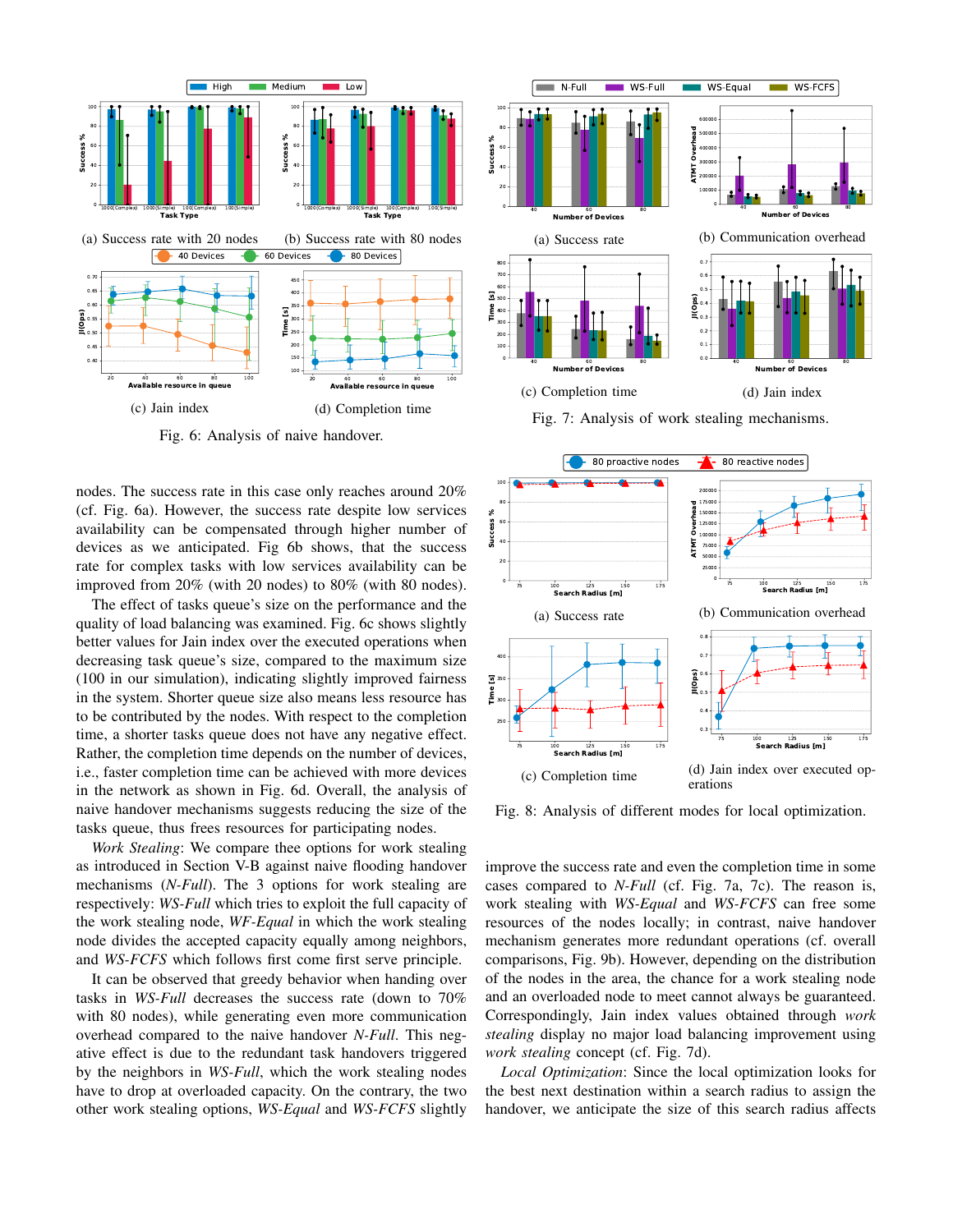

Fig. 9: Comparison of handover mechanisms.N-Full denotes the flooding based naive handover; N-Limited denotes the naive handover with limited task queue; WS-FCFS represents work stealing, using first come first serve; LOpt-P denotes the *proactive local optimization*; LOpt-R denotes the *reactive local optimization.*



Fig. 10: Completion time of handover mechanisms.

all evaluation metrics. Hence, we vary the size of the search radius and analyze the corresponding influences. The results are shown in Fig.8. We evaluate two modes of the local optimization as introduced in Section V-C, i.e., proactive mode which triggers the local optimized handover upon receiving new shared context, and reactive which triggers the local optimized handover only for overloaded situations.

The success rate for both proactive and reactive modes are high (almost always at 100%) regardless of the size of the search radius. Obviously, larger search radius leads to more communication overhead. *Proactive local optimization* generates more communication overhead compared to *reactive local optimization*; since the context in an opportunistic mobile network tends to change rapidly, leading to more frequent information exchange in proactive mode (cf. Fig. 8b). A longer completion time for *proactive mode* is visible when increasing the size of the search radius, which is the tradeoff for obtaining better result for optimization. In contrast, the completion time for *reactive mode* is quite stable, since it only triggers the local optimization at circumstances (cf. Fig. 8c). Fig. 8d shows improved Jain index values with larger search radius. With *proactive mode*, the Jain index value increases from 0.37 with 75  $m$  search radius, up to 0.75 with 125 m search radius. *Reactive mode* increases the Jain index value from  $0.5$  at  $75m$ , up to  $0.65$  at  $125 m$ . Increasing the search radius more than  $125 \, m$  shows no more fairness improvement, suggesting converge quality for load balancing. Hence, the search radius should be restricted in order not to waste communication overhead. Between two modes, *proactive local optimization* yields better quality for load balancing than *reactive mode* at larger search radius. This can be explained by the fact, that *proactive mode* reacts on the context changes of the network, while *reactive mode* waits for an overloaded situation.

#### *C. Handover Mechanisms Comparison*

Having analyzed the handover mechanisms individually in Section VI-B, we now compare all mechanisms against each other. To cover the performance indicators for both sparse and dense network situations, we use two setups: (i) a *low load* setup with 100 tasks distributed to 20 or 40 nodes and (ii) a *high load* setup with 1000 tasks distributed to 60 or 80 nodes. Selected results for the comparison regarding the Jain index, redundancy factor, success rate and completion time are presented accordingly in Fig. 9a, 9b, 9c, 10. For a sparse network, the quality for load balancing fluctuates, regardless of handover mechanisms. It is to be expected, since a sparse opportunistic network tends to be partitioned; many nodes are therefore isolated the whole time, providing no way for their resources to be exploited. Evidently, the quality for load balancing can be improved with more nodes in the network. Fig. 9a shows that our proposed *proactive local optimization* can achieve the best Jain index value (around 0.8 in case of 80 nodes), outperforms other handover mechanisms. The quality of load balancing obtained by *reactive local optimization*, despite being less than *proactive local optimization*, is still comparable to flooding based naive handover (both achieve Jain index values at around 0.65 with 80 nodes). *Proactive local optimization* yields the lowest redundancy factor (at avg. 1.5), compared to a very high redundancy factor of N-Full (at avg. 2.5, the worst case up to more than 4) (cf. Fig. 9b).